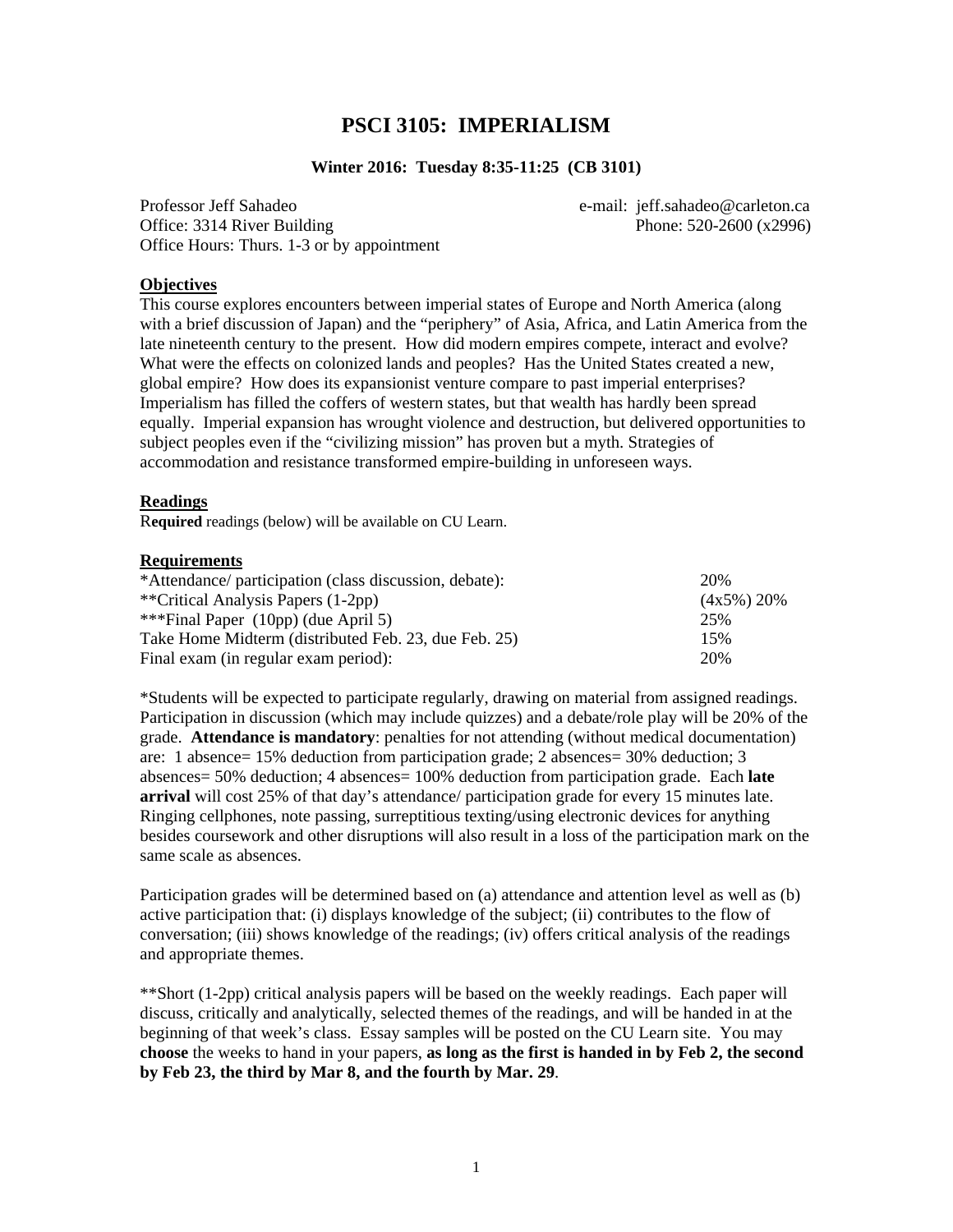\*\*\*The final paper will be an original piece of research using at least eight sources. Questions and topics for the paper will be posted on the CU Learn site before reading week. Papers will be graded on effectiveness of writing as well as analysis. Further details will be posted online.

Late papers will be penalized one letter grade (i.e. A- to B+) per day late. No work will be accepted after the end of classes.

Assignments sent electronically will **not be accepted** without prior consent of the instructor. It is not acceptable to hand in the same assignment for two or more courses. To obtain credit in a course, students must meet ALL the course requirements for **attendance**, term work, and examinations.

**Note: No laptops/electronics will be allowed during the discussion sections of the class, and in lectures are to be used only for activities directly related to the course (no facebook, instagram, email, surfing etc, etc.)** 

# **Schedule**

## **Jan 12: Introduction**

1. Opening Discussion: What is Imperialism?

2. Introductory Lecture: Empire, Imperialism, and Colonialism, Past and Present

Background/ Discussion Readings

Ania Loomba, *Colonialism/ Postcolonialism*, 1-12 Stephen Howe, *Empire: A Very Short Introduction*, 1-19

# **Jan 19: 19th c Expansion, Evolution of British and European Empires**

- 1. "Gentlemanly Capitalism"
- 2. Slavery and Racism
- 3. India and the 1857 Rebellion

Background Readings (for January 19 and 26) Timothy H. Parsons, *The British Imperial Century, 1815-1914*, 9-51

Discussion Readings

Edward Said, *Orientalism* (1978), 1-9

Julian Go, *Patterns of Empire: The British and American Empires, 1688 to the Present* (2011), 108-117, 128-131

Bernard Cohn, "Cloth, Clothes, and Colonialism: India in the Nineteenth Century" *Imperialism and Its Forms of Knowledge: The British in India* (1996), 106-7, 121-9

Daniel J.R. Grey, "Creating the 'Problem Hindu:' Sati, Thugee and Female Infanticide in India, ` 1800-60" *Gender and History* 25, no. 3 (2013): 498-510

## **Jan. 26: The Indian Rebellion: History, Memory, and Visual Media**

1. Film: Mangal Pandey: The Rising

Discussion Readings

Ralph Crane and Lisa Fisher, "Picturing the Indian Tiger: Imperial Iconography in the Nineteenth Century" *Victorian Literature and Culture* 42 (2014): 369-86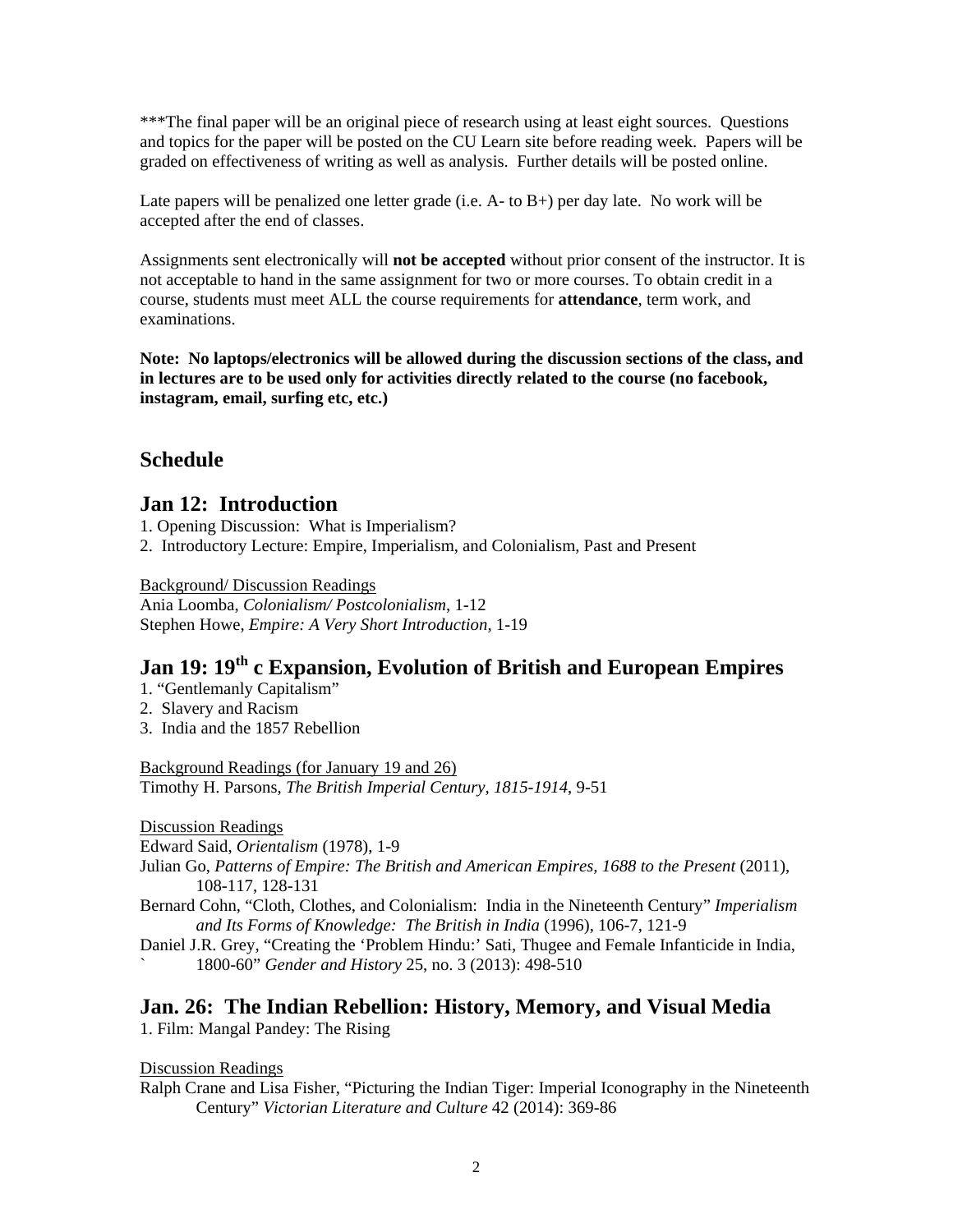Lydia Murdoch, "Suppressed Grief: Mourning the Death of British Children and the Memory of the 1857 Indian Rebellion" *Journal of British Studies* 51, no. 2 (2012): 364-392

### **Feb. 2: Why Did It Seem So Easy? The Initial Conquest of Africa**

1. Science and Technology

2. Civilizing Mission/ White Man's Burden/ Racism

3. Methods of Rule

Discussion Readings

Daniel R. Headrick, *Power over Peoples: Technology, the Environment and Western Imperialism, 1400 to the Present* (2010), 226-34, 212-17, 257-75

Rudyard Kipling, "The White Man's Burden" Alice Conklin and Ian Christopher Fletcher, *European Imperialism, 1830- 1930*, 58-59

Michael Adas, "The Machine as Civilizer" *European Imperialism, 1830-1930*, 60-6 Alice Conklin, "The French Republican Civilizing Mission" *European Imperialism…* 67-74 Adrian Hastings, "Christianity, Civilization, and Commerce" *European Imperialism*…74-81 Ania Loomba, *Colonialism/ Postcolonialism*, 104-123

# **Feb 9: Africa Partitioned**

1. Causes

2. Winners and Losers (Documentary: *Africa: A Voyage of Discovery*)

3. Variations of Imperial Rule

4. Consequences

Background Readings M.E. Chamberlain, *The Scramble for Africa*, 15-27, 46-55

Discussion Readings

Adam Hochschild, *King Leopold's Ghost*, 6-18, 115-77

"Why is Cecil Rhodes such a Controversial Figure" http://www.bbc.com/news/magazine-32131829

# **Feb 16: No Class: Reading Week**

## **Feb 23: Critics, War, and the Roots of Dependency**

1. Hobson, Lenin, and the early critics of Imperialism

2. World War I and the Postwar Settlements

3. The Colonial Encounter and the Growth of Resistance

4. Enshrining Dependency (Documentary: *Africa: A Voyage of Discovery*)

Background Readings

P.J. Cain and A.G. Hopkins, "Playing the Game in Tropical Africa" *British Imperialism: Crisis and Deconstruction, 1914-1990*, 201-34

Discussion Readings

a) Economic Understandings of Imperialism

J.A Hobson, "Imperialism" *European Imperialism, 1830-1930*, 14-20

R. Luxembourg, "Capitalism depends on the Non-Capitalist World" *European Imperialism,*29-36

V.I. Lenin, "Imperialism: The Highest Stage of Capitalism" *European Imperialism…*36-42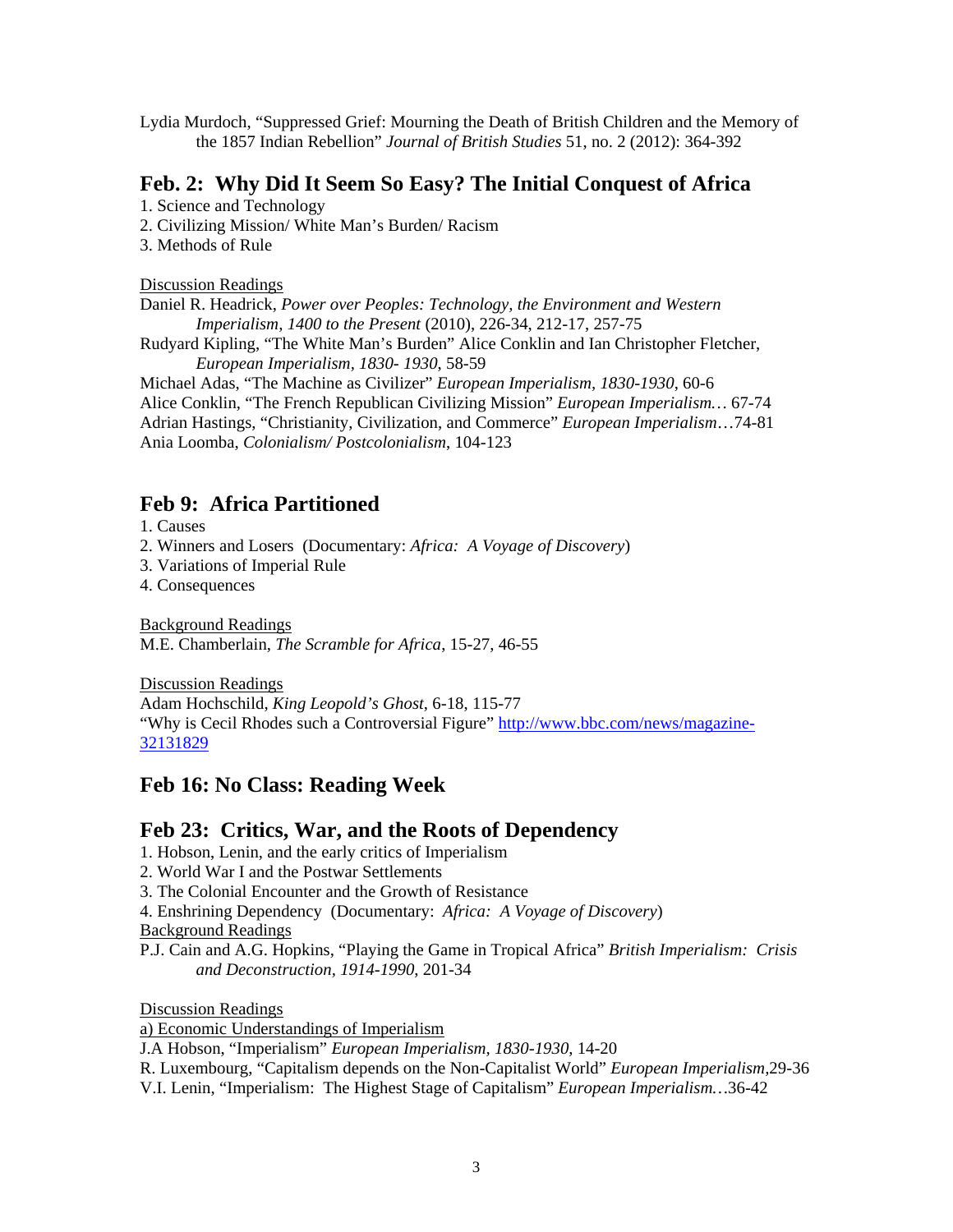b) Gender and Imperialism

John Tosh, *Manliness and Masculinities in Nineteenth-Century Britain* (2005), 190-208

c) Imperialism, "Collaboration" and Resistance

Ronald Robinson, "Non-European Foundations of European Imperialism: Sketch for a Theory of Collaboration" *Imperialism* ed. Wm. Roger Louis (1976), 124-137

Adeeb Khalid, "Representations of Russia in Central Asian Jadid Discourse" *Russia's Orient: Imperial Peoples and Borderlands 1700-1917* (1997), 188-202

George Orwell, *Burmese Days* (1934), 36-45

M.K. Gandhi, "The Disease of Civilization" *European Imperialism*, 22-8

James C. Scott, "Peasant Weapons of the Weak" *European Imperialism*, 184-9

#### **March 1: Postcolonialism: Europe's Formal Withdrawal**

- 1. Roots of Decolonization
- 2. Palestine and the Middle East
- 3. India
- 4. Africa

Background Readings Raymond F. Betts, *Decolonization* (1998), 37-45, 61-70

Discussion Readings

Jawaharlal Nehru "The Discovery of India" *Nationalism Reader* ed.O. Dahbour (1995), 248-54 Franz Fanon, The *Wretched of the Earth* (1963). 35-82, 148-61

Ronald Robinson, "Non-European Foundations of European Imperialism: Sketch for a Theory of Collaboration," 138-40

Daniel Headrick, *Power over Peoples*, 334-340

- **March 8: Russia and Asia**<br>1. The Tsarist Empire and Asian Expansion
- 2. The Reach of the Russo-Japanese War
- 3. The Soviet Union: an Empire?
- 4. The Putin Years: Caucasus, Ukraine, Syria

Discussion Readings

- Thomas M. Barrett, "The Remaking of the Lion of Dagestan: Shamil in Captivity" *Russian Review* (July 1994) 352-66
- J. Charles Schencking, "The Imperial Japanese Navy and the Constructed Consciousness of a South Sea Destiny" *Modern Asian Studies* 33, no. 4 (1999): 769-96
- Douglas Northrop, "The Limits of Liberation: Gender, Revolution, and the Veil in Soviet Uzbekistan" *Everyday Life in Central Asia* ed. Sahadeo and Zanca (2007), 89-102
- John Russell, "Terrorists, Bandits, Spooks and Thieves: Russian Demonisation of the Chechens before and since 9/11" *Third World Quarterly* (March 2005): 101-116
- Serhy Yekelchyk. "The Ukrainian Crisis: In Russia's Long Shadow". *Origins: Current Events in Historical Perspective* 7, no. 9 (2014)

https://origins.osu.edu/article/ukrainian-crisis-russias-long-shadow

## **March 15: The United States, Canada, and Empire**

1. Origins of the American Empire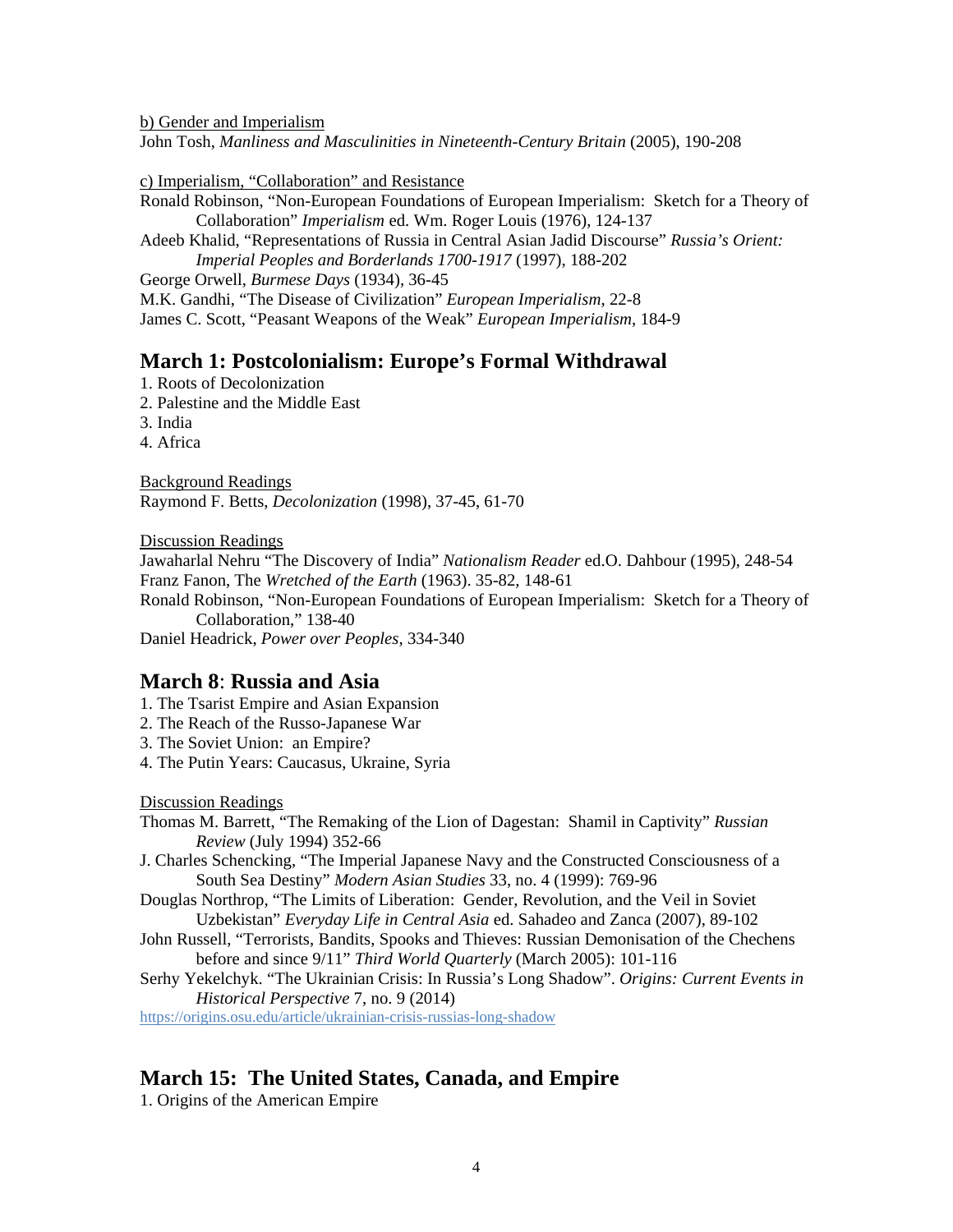2. The Cold War

3. The "Global Policeman"

Discussion Readings

a. A Clash of Civilizations?

Samuel P. Huntington, "The Clash of Civilizations?" *Foreign Affairs*, 72 (Summer 1993), 22-39 Edward W. Said, "The Clash of Ignorance" *The Nation*, 22 October 2001 Michael H. Hunt "In the Wake of September 11, the Clash of What?" *Journal of American History* 2002 89(2): 417-25

b. The American Empire

"Kipling, The White Man's Burden, and US Imperialism" *Monthly Review* 55 no. 6 (2003): 1-11 Robert Kagan, "The Benevolent Empire" *Foreign Policy* 1998, no. 111: 24-35 Makdisi Ussama, "Anti-Americanism in the Arab World: An Interpretation of a Brief History" *Journal of American History* 2002 89(2): 538-557

c. Canada: An Imperialist Country?

Todd Gordon and Jeffery R. Webber, "Imperialism and Resistance: Canadian Mining Companies in Latin America" *Third World Quarterly* 29, no. 1 (2008): 63-87

# **March 22: Debate/ Role Play (Topic To Be Announced)**

## **March 29: 9 /11, Oil, the Middle East, (Afghanistan) and Iraq**

1. The Road to 9/11

2. Iraq and the Islamic State

3. Imperialism, Postcolonialism and anti-imperialism in 2016

Discussion Readings

Ahmed Rashid, *Taliban*: *Militant Islam, Oil, and Fundamentalism in Central Asia* (2001), 17-30, 170-82

Julian Go, *Patterns of Empire*, 174-181, 190-205

Michael Mandelbaum, "David's Friend Goliath" *Foreign Policy* 2006, no. 152: 50-56

Miubarak Altwaiji, "Neo-Orientalism and the Neo-Imperialism Thesis: Post 9/11 US and Arab World Relationship" *Arab Studies Quarterly* 36, no. 4 (2014): 313-23

Current media articles TBA

## **April 5: Empire and Race in the Metropole**

1. Keeping Europe (and North America) White

2. The European Right, Racism and Refugees

Discussion Readings

Tyler Stovall, "Colonial Workers in France during the Great War" *European Imperialism*, 165-73 Madeleine Reeves "Clean Fake: Authenticating Documents and Persons in Migrant Moscow" *American Ethnologist* 40, no. 3 (2013): 508-524

Thomas Piketty, "Clamping Down on Law and Order will not be Enough" *Le Monde* 22-3 November 2015 (translated link below)

http://piketty.blog.lemonde.fr/2015/11/24/clamping-down-with-law-and-order-will-not-be-enough/ Current Media Articles TBA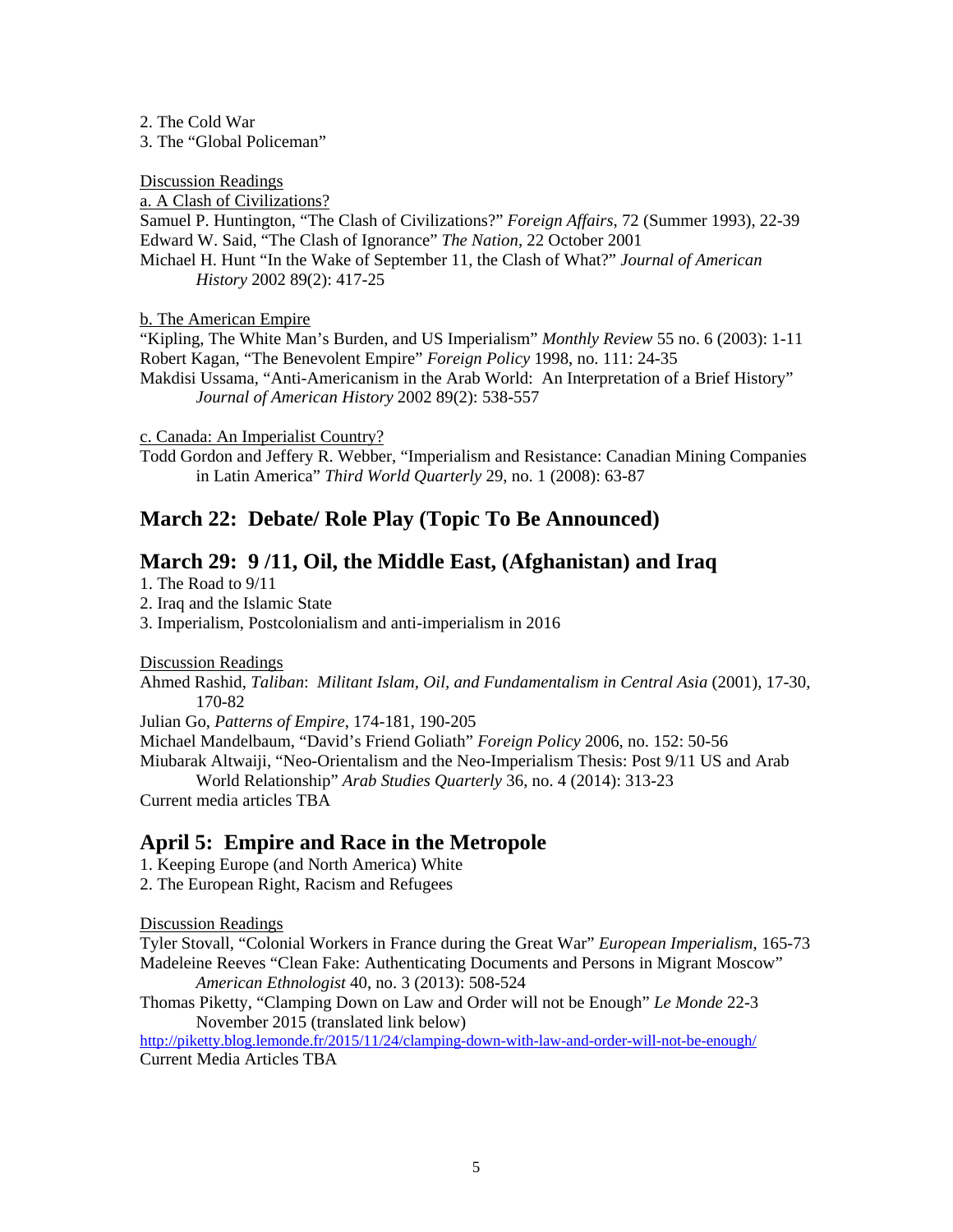#### **Academic Accommodations:**

The Paul Menton Centre for Students with Disabilities (PMC) provides services to students with Learning Disabilities (LD), psychiatric/mental health disabilities, Attention Deficit Hyperactivity Disorder (ADHD), Autism Spectrum Disorders (ASD), chronic medical conditions, and impairments in mobility, hearing, and vision. If you have a disability requiring academic accommodations in this course, please contact PMC at 613-520-6608 or pmc@carleton.ca for a formal evaluation. If you are already registered with the PMC, contact your PMC coordinator to send me your *Letter of Accommodation* at the beginning of the term, and no later than two weeks before the first in-class scheduled test or exam requiring accommodation (*if applicable*). After requesting accommodation from PMC, meet with me to ensure accommodation arrangements are made. Please consult the PMC website for the deadline to request accommodations for the formally-scheduled exam (*if applicable*).

**Religious Observance:** Students requesting accommodation for religious observances should apply in writing to their instructor for alternate dates and/or means of satisfying academic requirements. Such requests should be made during the first two weeks of class, or as soon as possible after the need for accommodation is known to exist, but no later than two weeks before the compulsory academic event. Accommodation is to be worked out directly and on an individual basis between the student and the instructor(s) involved. Instructors will make accommodations in a way that avoids academic disadvantage to the student. Instructors and students may contact an Equity Services Advisor for assistance (www.carleton.ca/equity).

**Pregnancy:** Pregnant students requiring academic accommodations are encouraged to contact an Equity Advisor in Equity Services to complete a *letter of accommodation*. Then, make an appointment to discuss your needs with the instructor at least two weeks prior to the first academic event in which it is anticipated the accommodation will be required.

#### **Plagiarism:**

The University Senate defines plagiarism as "presenting, whether intentional or not, the ideas, expression of ideas or work of others as one's own." This can include:

- reproducing or paraphrasing portions of someone else's published or unpublished material, regardless of the source, and presenting these as one's own without proper citation or reference to the original source;
- submitting a take-home examination, essay, laboratory report or other assignment written, in whole or in part, by someone else;
- using ideas or direct, verbatim quotations, or paraphrased material, concepts, or ideas without appropriate acknowledgment in any academic assignment;
- using another's data or research findings;
- failing to acknowledge sources through the use of proper citations when using another's works and/or failing to use quotation marks;
- handing in "substantially the same piece of work for academic credit more than once without prior written permission of the course instructor in which the submission occurs.

Plagiarism is a serious offence, which cannot be resolved directly with the course's instructor. The Associate Deans of the Faculty conduct a rigorous investigation, including an interview with the student, when an instructor suspects a piece of work has been plagiarized. Penalties are not